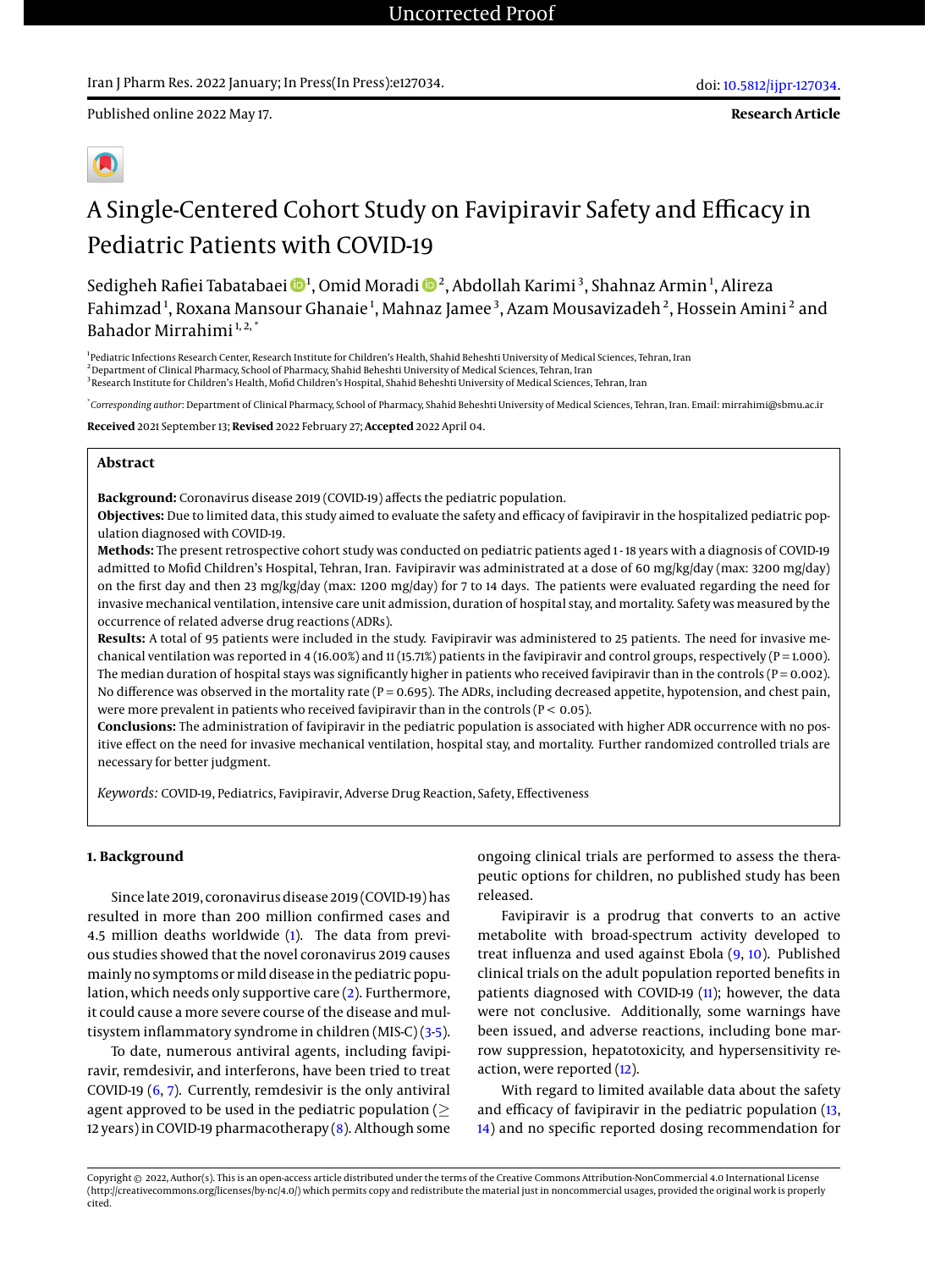the pediatric population, the used dosage was derived from the limited data for this drug in the treatment of Ebola in children.

#### **2. Objectives**

This study aimed to assess the safety and efficacy of favipiravir in children who were admitted to a hospital due to severe COVID-19.

# **3. Methods**

In this historical cohort study, the patients aged 1 - 18 years with a diagnosis of COVID-19 who were admitted to Mofid Children's Hospital, Tehran, Iran, were included within April 2020 to December 2020. The study was conducted in accordance with the Declaration of Helsinki and approved by the Board of Ethics Committee of Shahid Beheshti University of Medical Sciences, Tehran, Iran (IR.SBMU.RICH.REC.1399.069). The inclusion criteria were patients with symptoms compatible with the disease, including fever, cough, peripheral capillary oxygen saturation  $(SpO<sub>2</sub>)$  (measured using pulse oximeter) less than 93% or severe respiratory distress, cyanosis, and apnea. Furthermore, the patients with fever and/or malaise and/or upper respiratory disease and/or pneumonia were included. The patients who were symptom-free, with no pulmonary involvement in radiologic findings, or with a negative result for reverse transcription-polymerase chain reaction were excluded. Individual case report forms were completed for each patient. Moreover, the data regarding demographics, medical history, related laboratory data, clinical data on the course of hospitalization, and administered medications were recorded.

Favipiravir was administered based on the recommendation of the national guideline at a dosing of 60 mg/kg/day (max: 3200 mg/day) for 1 day followed by 23 mg/kg/day (max: 1200 mg/day) divided into three doses for 7 to 14 days [\(15\)](#page-5-13). The patients in the control group (within February 2020 to March 2020) received a therapeutic regimen based on the national protocol except for the favipiravir [\(15\)](#page-5-13). The patients in both groups received standard care, including oxygen supplementation, ventilation support, fluid and electrolyte correction, vasoactive agents and antibiotic administration, and renal replacement support if appropriate [\(15,](#page-5-13) [16\)](#page-6-0).

The primary outcome was defined as the need for invasive mechanical ventilation. In addition, the patients were followed up for intensive care unit (ICU) admission, hospital stay, and mortality as secondary outcomes. The patients were followed for the occurrence of potential drug reactions as safety outcomes. The criteria for admission to the

ICU are defined as acute refractory hypoxia, acute hypercapnia, respiratory exhaustion, hemodynamic instability, and diagnosis of moderate to severe MIS-C [\(17\)](#page-6-1).

Statistical analyses were performed using SPSS software (version 20.0). Continuous variables were expressed as mean  $\pm$  standard deviation or median [interquartile range (IQR)] for variables with normal and nonnormal distributions, respectively. Categorical data were expressed as frequency (percentage). The independent samples t-test and Mann-Whitney U test were used to compare the differences in continuous variables for parametric and nonparametric ones, respectively. The differences in the categorical data were analyzed using the chi-square test (or Fisher's exact test if appropriate). Multivariable logistic regression was performed to evaluate the association between favipiravir administration and outcomes (i.e., need for invasive mechanical ventilation and in-hospital mortality). The model was adjusted for hypoxia (defined as  $SpO<sub>2</sub>$ < 94%) and high-risk conditions (i.e., malignancy, cardiac disease, immune deficiency, asthma, failure to thrive, and metabolic disease). Odds ratio (OR) plus 95% confidence interval (CI) were reported. P-values of 0.05 were considered statistically significant in the analysis.

## **4. Results**

In this study, 25 patients received favipiravir, and 70 patients were included in the control group. The median age of the included patients was 6.00 years (IQR = 9.00), with a median weight of 22.00 kg (IQR = 25.00). In addition, 59 patients (62.10%) were male. The symptoms of the included patients were initiated 1 days (IQR = 4 days) before the first physician visit. The patients experienced fever (58.90%), dyspnea (44.20%), and nonproductive cough (36.80%) as their three most common signs and symptoms, respectively. The routine vaccination was performed for 93 patients (96.8%). [Table 1](#page-2-0) shows the patients' baseline demographics and related laboratory data in the case and control groups.

In the course of the hospitalization, the patients received favipiravir for a median of 5.00 days (IQR = 4.00). After favipiravir initiation, potentially adverse reactions were reported in 13 patients (52.00%). Diarrhea, nausea, and vomiting were reported in 5 (20.00%), 11 (44.00%), and 3 (12.00%) patients in the favipiravir group, respectively. The aforementioned conditions were reported in 18 (25.7%), 22 (31.4%), and 21 (30.0%) patients in the control group, respectively. No significant differences were observed regarding the reactions between the two groups. Decreased appetite was reported in 19 (76.00%) and 20 (28.57%) patients in the favipiravir and control groups, respectively ( $P <$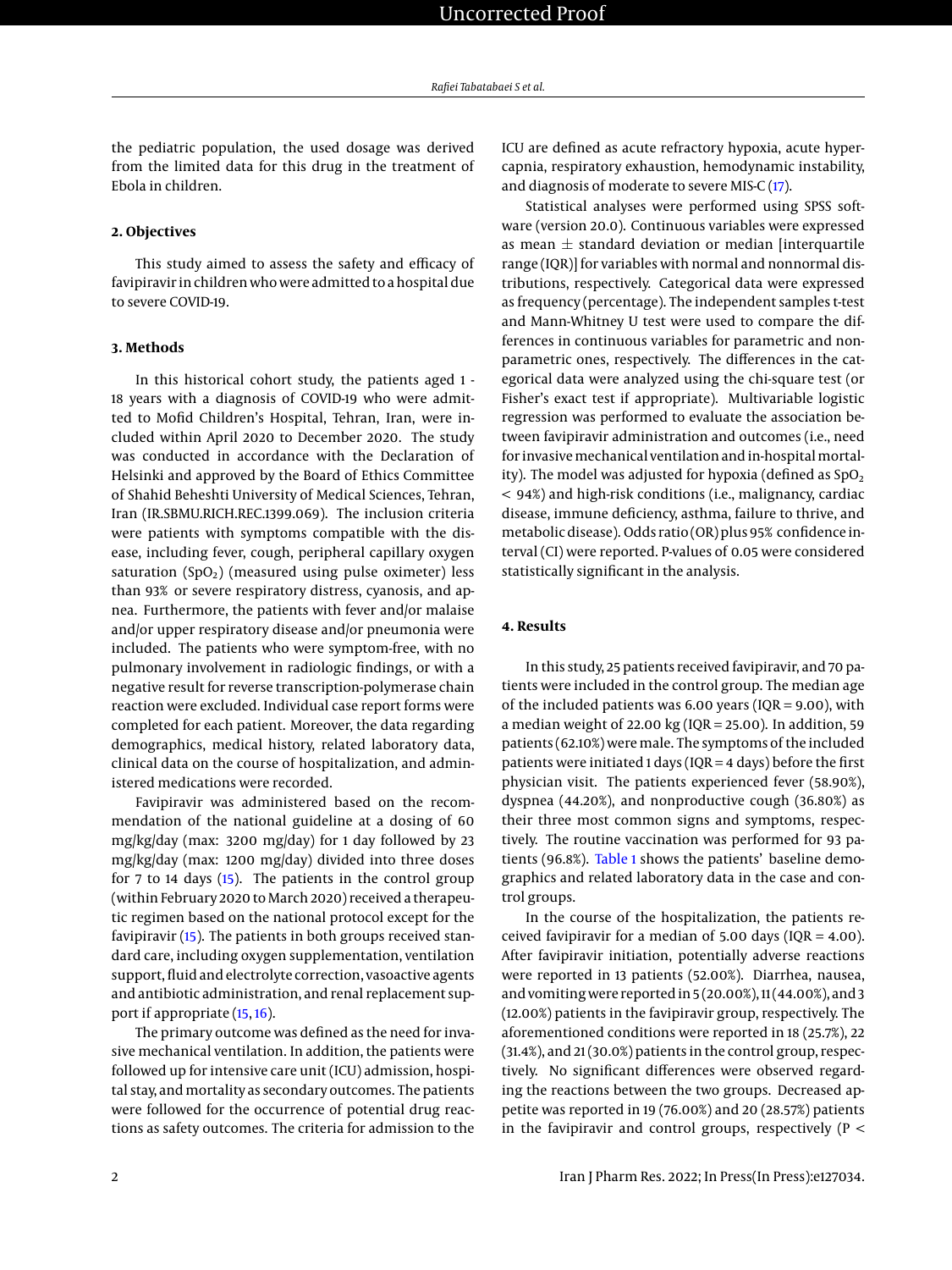<span id="page-2-0"></span>Table 1. Baseline Demographics and Related Laboratory Data a, b

| <b>Variables</b> |                                        | Favipiravir Group (n = 25)  | Control Group $(n = 70)$  | P-Value |  |
|------------------|----------------------------------------|-----------------------------|---------------------------|---------|--|
| Age (y)          |                                        | $8.00 (IQR = 7.50)$         | $6.00 (IQR = 10.00)$      | 0.980   |  |
| Gender           |                                        |                             |                           |         |  |
|                  | Male                                   | 15(60.0)                    | 43(61.4)                  | 0.820   |  |
|                  | Female                                 | 10(40.0)                    | 27(38.6)                  |         |  |
|                  | <b>Medical history</b>                 |                             |                           |         |  |
|                  | Malignancy                             | 10(40.0)                    | 13(18.6)                  | 0.035   |  |
|                  | Cardiac disease                        | 1(4.0)                      | 7(10.0)                   | 0.676   |  |
|                  | Immune deficiency                      | 4(16.0)                     | 4(57.1)                   | 0.201   |  |
|                  | Asthma                                 | 2(8.0)                      | 2(2.9)                    | 0.282   |  |
|                  | $\ensuremath{\mathsf{FTT}}$            | 1(4.0)                      | 6(8.6)                    | 0.671   |  |
|                  | Metabolic disease                      | 0(0.0)                      | 3(4.3)                    | 0.564   |  |
|                  | Symptom initiation before admission    | $2.00$ (IQR = 3.50)         | $1.00 (IQR = 3.00)$       | 0.016   |  |
|                  | <b>Baseline laboratory data</b>        |                             |                           |         |  |
|                  | White blood cell (cell/micL)           | 5500.00 ( $IQR = 8200.00$ ) | $7400.00$ (IQR = 6900.00) | 0.261   |  |
|                  | Lymphocyte (%)                         | 26.67 $\pm$ 21.47           | 27.95 $\pm$ 11.38         | 0.450   |  |
|                  | Neutrophile (%)                        | 66.89 $\pm$ 22.54           | 71.45 $\pm$ 7.70          | 0.331   |  |
|                  | Hemoglobin                             | $10.35 \pm 2.88$            | $8.85 \pm 0.64$           | 0.904   |  |
|                  | Platelet                               | $218.00 (IQR = 230.00)$     | 203.00 (IQR = 201.00)     | 0.823   |  |
|                  | C-reactive protein                     | 74.00 (IQR = 97.00)         | 34.00 ( $IQR = 90.00$ )   | 0.347   |  |
|                  | Erythrocyte sedimentation rate         | $41.00 (IQR = 53.50)$       | 35.00 ( $IQR = 45.00$ )   | 0.437   |  |
|                  | Serum creatinine                       | $0.60$ (IQR = 0.19)         | $0.50$ (IQR = 0.20)       | 0.380   |  |
|                  | Blood urea nitrogen                    | $10.20$ (IQR = 5.75)        | $10.00 (IQR = 9.40)$      | 0.168   |  |
|                  | Na                                     | 136.48 ± 3.72               | 134.11 $\pm$ 5.11         | 0.038   |  |
|                  | $\mathbbm{K}$                          | $4.13 \pm 0.49$             | $4.02 \pm 0.73$           | 0.487   |  |
|                  | $\, {\bf p}$                           | $4.45 \pm 2.27$             | $3.94 \pm 1.44$           | 0.315   |  |
|                  | $\rm Ca$                               | 8.36 $\pm$ 1.98             | $8.48 \pm 0.97$           | 0.773   |  |
|                  | Prothrombin time (PT)                  | $13.00 (IQR = 2.50)$        | $13.90 (IQR = 4.50)$      | 0.109   |  |
|                  | International normalized ratio (INR)   | $1.10$ (IQR = 0.30)         | $1.20$ (IQR = 0.70)       | 0.144   |  |
|                  | Partial thromboplastin time (PTT), sec | $32.00$ (IQR = 9.50)        | $30.00 (IQR = 12.00)$     | 0.327   |  |
|                  | Lactate dehydrogenase                  | $421.00 (IQR = 256.50)$     | $703.00 (IQR = 381.00)$   | 0.005   |  |
|                  | Creatine phosphokinase                 | $61.00 (IQR = 72.50)$       | 80.00 (IQR = 91.00)       | 0.157   |  |
|                  | Aspartate aminotransferase             | 35.00 (IQR = 23.00)         | $34.50$ (IQR = 34.25)     | 0.896   |  |
|                  | Alanine aminotransferase               | 29.00 (IQR = 14.00)         | $25.00 (IQR = 30.75)$     | 0.553   |  |
|                  | Alkaline phosphatase                   | 319.00 (IQR = 235.00)       | 298.00 (IQR = 186.00)     | 0.458   |  |
|                  | <b>Total bill</b>                      | $0.60 (IQR = 0.40)$         | $0.65$ (IQR = 0.91)       | 0.724   |  |
|                  | Direct bill                            | $0.40$ (IQR = 0.40)         | $0.24$ (IQR = 0.64)       | 0.814   |  |
|                  | Oxygen saturation (%)                  |                             |                           | 0.009   |  |
|                  | > 94                                   | 12(48)                      | 12(17)                    |         |  |
|                  | $90 - 94$                              | 10(40.0)                    | 47(67.1)                  |         |  |
|                  | $< 90$                                 | 3(12.0)                     | 11(15.7)                  |         |  |
|                  | <b>Ventilation support</b>             |                             |                           |         |  |
|                  | Room air (no support)                  | 12(48.0)                    | 11(15.7)                  | 0.001   |  |
|                  | $O2$ with mask                         | 7(28.0)                     | 37 (52.9)                 | 0.032   |  |
|                  | O <sub>2</sub> with hood               | 1(4.0)                      | 12(17.1)                  | 0.173   |  |
|                  | Noninvasive ventilation                | 1(4.0)                      | 0(0.0)                    | 0.263   |  |
|                  | Invasive ventilation (intubated)       | 4(16.0)                     | 10(14.3)                  | 1.000   |  |
| Symptoms         |                                        |                             |                           |         |  |
|                  | Fever                                  | 17(68.0)                    | 39 (55.7)                 | 0.284   |  |
|                  | Cough                                  | 8(32.0)                     | 37 (52.9)                 | 0.073   |  |
|                  | Dyspnea                                | 26(37.1)                    | 4(16.0)                   | 0.051   |  |

Abbreviations: IQR, Interquartile range; FTT, Failure to thrive.<br><sup>4</sup> Values are expressed as No. (%) or mean ± SD unless otherwise indicated.<br><sup>b</sup> The independent samples t-test and Mann-Whitney U test were used to compare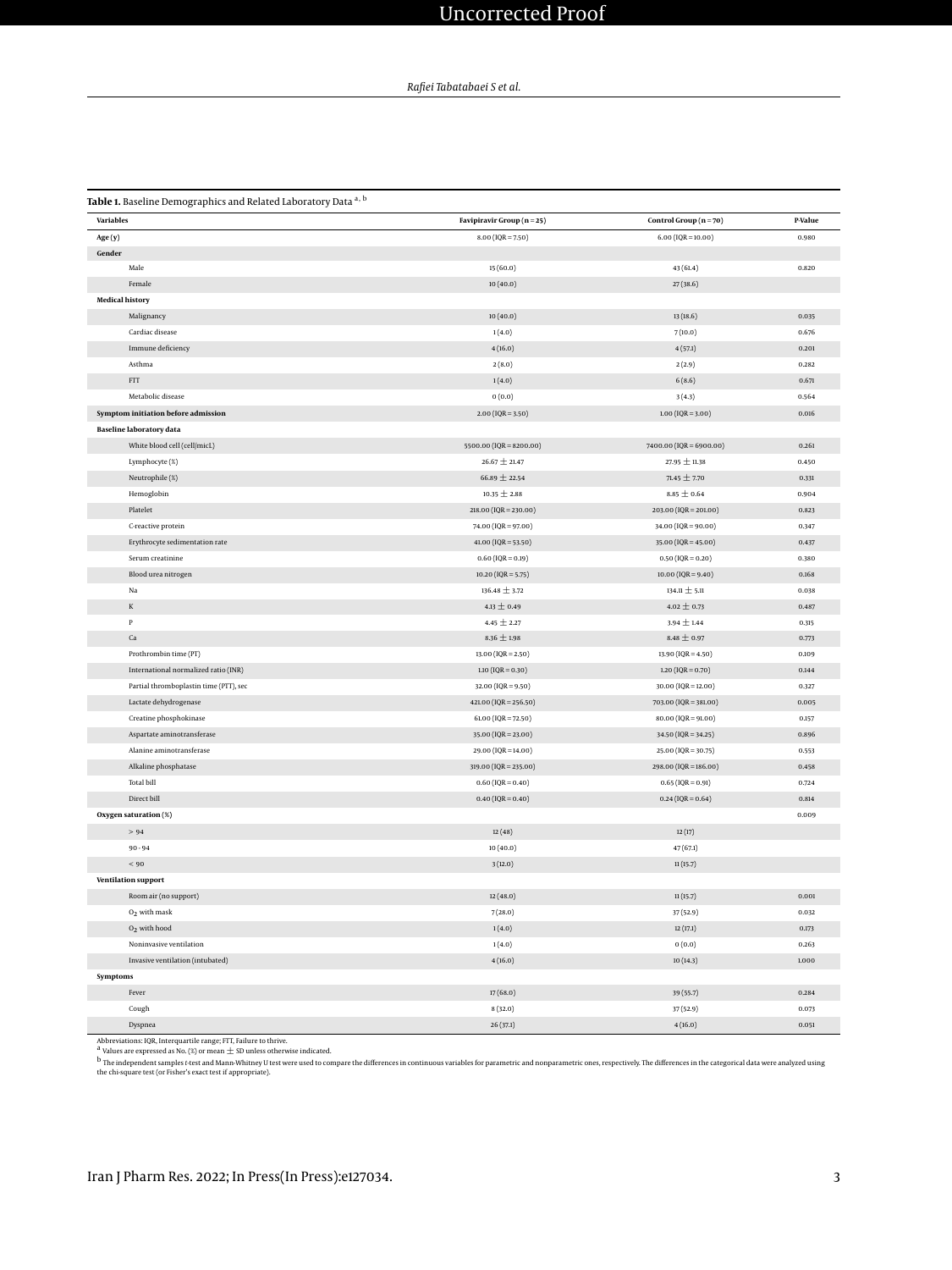0.001). Cardiovascular complications, including hypotension, tachycardia, and chest pain, occurred in 10 (40.00%), 10 (40.00%), and 7 (28.00%) patients in the case group and 9 (12.86%), 18 (25.71%), and 5 (7.14%) patients in the control group, respectively. Hypotension and chest pain were significantly higher in patients who received favipiravir than in the controls ( $P = 0.004$  and  $P = 0.007$ , respectively). No significant differences were observed in the increase in liver transaminases ( $P = 0.694$ ). Regarding electorate abnormalities, hyperuricemia was not reported in any patients. Neutropenia was observed in 5 (20.00%) and 10 (14.29) patients in the case and control groups, respectively  $(P = 0.501;$ [Table 2\)](#page-4-0).

There were several reported outcomes for the patients in this study. The need for invasive mechanical ventilation was reported in 4 (16.00%) and 11 (15.71%) patients in the favipiravir and control groups, respectively  $(P=1.000)$ . The median duration of hospital stay for the total population reported 8 days (IQR = 7.25) which was significantly higher in patients who received favipiravir (10 days; IQR = 16.00) than in the controls (6 days;  $IQR = 5.50$ ) ( $P = 0.002$ ). Moreover, 9 patients (36.00%) in the favipiravir group needed to be transferred to the ICU, compared to 2 (2.86%) patients in the control group ( $P < 0.001$ ).

Mortality was reported in 4 (16.00%) and 9 (12.86%) patients in the favipiravir and control groups, respectively, which was not significantly different [OR = 1.29; 95% CI  $(0.36 - 4.63)$ ; P = 0.695]. The causes of death were reported as septic shock ( $n = 9$ ; 9.50%) and acute cardiac event, and arrhythmia ( $n = 4$ ; 4.20%). No significant difference was observed in the intubation rate between the two groups  $[16.00\%$  and 15.71%; OR = 1.022; 95% CI (0.29 - 3.56); P = 0.973]. [Table 3](#page-4-1) shows the results of the logistic regression model regarding the evaluation of the effect of favipiravir and other variables on mortality and the need for mechanical ventilation.

## **5. Discussion**

This cohort study reported the first data on the safety and efficacy of favipiravir in the pediatric population diagnosed with COVID-19. Previously, favipiravir was used to treat other viral infections in the pediatric population. In 2015, the first report on medication utilization was published from Africa. Favipiravir was used in weight-based dosing to treat Ebola in children older than 1 year [\(18\)](#page-6-2). The dosing regimen which was considered to treat Ebola based on the patient's weight was used in the case group of the present study [\(19\)](#page-6-3).

The first concern for the children receiving favipiravir is the safety profile and severe adverse drug reactions

(ADRs) during medication administration. Favipiravir administration as a direct viral replication inhibitor is associated with some severe adverse reactions [\(12\)](#page-5-10). The present results are significant in major respects. The current study reported no significant increase in gastrointestinal ADRs, such as diarrhea, nausea, and vomiting, in favipiravirreceiving patients, compared to control patients. The favipiravir-receiving patients showed a higher rate of decreased appetite than the control patients. Other important concerns, such as bone marrow suppression as the most important adverse reaction associated with favipiravir use, were reported to be higher but not statistically significant in patients who received favipiravir.

Cardiovascular adverse reactions, such as hypotension and chest pain, were reported higher in patients who received favipiravir than the controls, which need some precautions in patients with underlying cardiovascular conditions. Furthermore, the prevalence of periorbital edema was higher in patients who received favipiravir than in the controls. The prevalence of other adverse reactions, including electrolyte abnormality and an increase in liver transaminase levels, was not significantly different between the two groups.

The early results from trials that examined the efficacy of favipiravir showed some beneficial outcomes, such as severe acute respiratory syndrome coronavirus 2 (SARS-CoV-2) clearance on the fourth day, in infected patients. In a pilot stage of phase II/III clinical trial, favipiravir administration was associated with SARS-CoV-2 viral clearance in 62.5% of patients within 4 days. Additionally, in another open-label randomized clinical trial with a sample size of 80 patients, favipiravir was associated with better clinical responses, including disease progression and viral clearance [\(20,](#page-6-4) [21\)](#page-6-5). It is important to bear in mind the possible bias in these responses, which is constant of the impact of immunomodulatory agents.

In amulticenter randomized open-labeled clinical trial conducted with a sample size of 380 patients in Iran, the results demonstrated that favipiravir add-on therapy resulted in no clinical benefits (i.e., ICU admission, intubation, or in-hospital mortality) in patients with moderate to severe COVID-19 [\(22\)](#page-6-6). In the pediatric population, to date, there have been no clinical results on the efficacy of favipiravir in COVID-19 treatment. In the present study, no significant effect was observed regarding the need for mechanical ventilation in patients who received favipiravir. Themedian hospitalization and ICU admission duration was significantly higher in patients who received favipiravir than in the controls. Additionally, the results of the present study showed no significant difference between the case and control groups concerning the mortality rate.

In interpreting the above-mentioned results, it should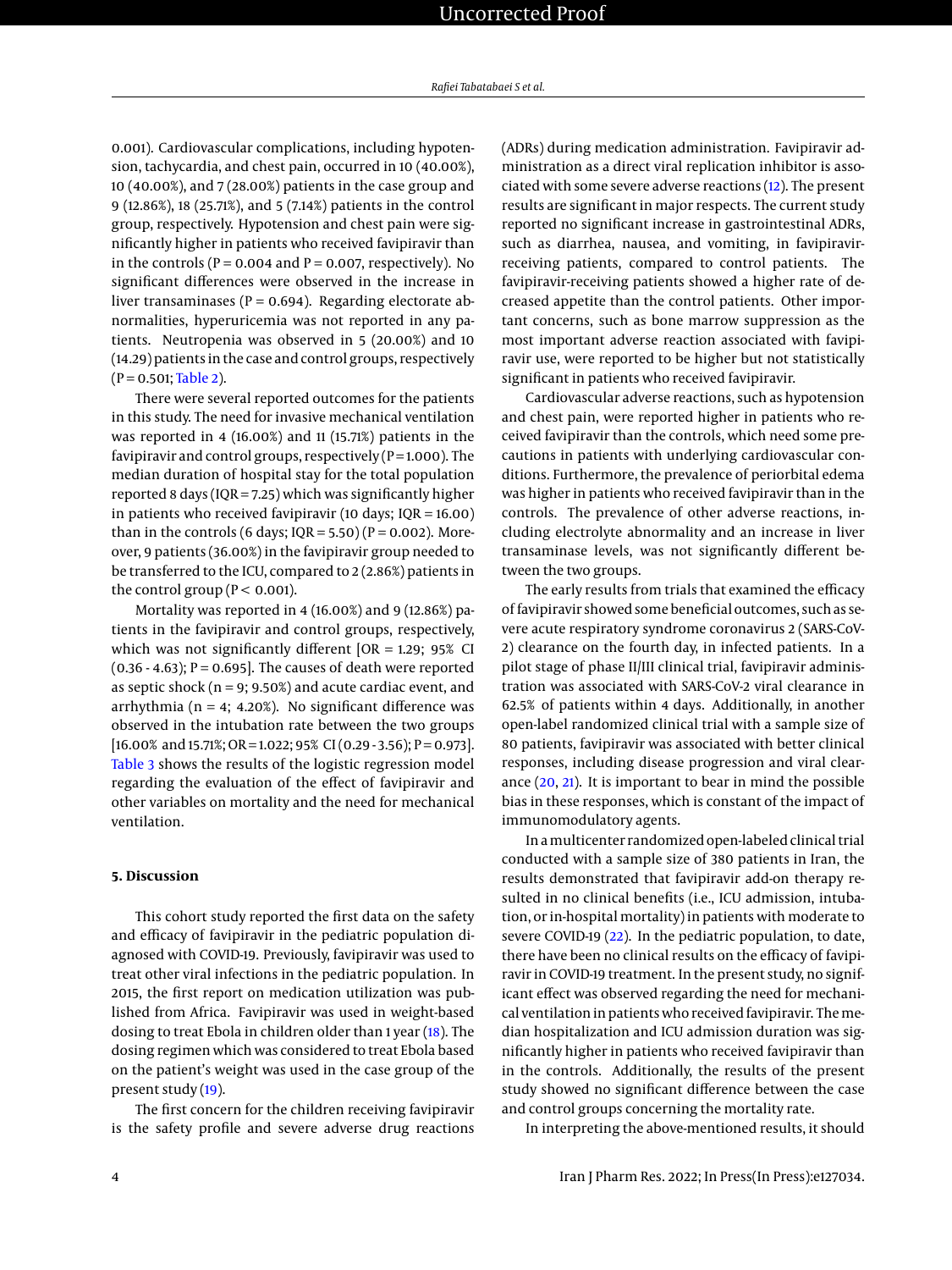<span id="page-4-0"></span>

| Table 2. Potentially Adverse Reactions in Patients of Case and Control Groups <sup>a</sup> |                                |                            |                          |                          |  |  |  |  |
|--------------------------------------------------------------------------------------------|--------------------------------|----------------------------|--------------------------|--------------------------|--|--|--|--|
| <b>Variables</b>                                                                           | Favipiravir group ( $n = 25$ ) | Control group ( $n = 70$ ) | OR(95% CI)               | P-value                  |  |  |  |  |
| Decreased appetite                                                                         | 19 (76.00)                     | 20 (28.57)                 | $6.92(2.76 - 22.72)$     | < 0.001                  |  |  |  |  |
| <b>Diarrhea</b>                                                                            | 5(20.00)                       | 18 (25.71)                 | $0.72(0.24 - 2.20)$      | 0.567                    |  |  |  |  |
| <b>Nausea</b>                                                                              | 11(44.00)                      | 22(31.43)                  | $1.71(0.67 - 4.38)$      | 0.257                    |  |  |  |  |
| <b>Vomiting</b>                                                                            | 3(12.00)                       | 21(30.00)                  | $0.32(0.09 - 1.18)$      | 0.075                    |  |  |  |  |
| Liver transaminases elevation                                                              |                                |                            |                          |                          |  |  |  |  |
| $<$ 3 $\times$ ULN $^{\rm b}$                                                              | 4(16.00)                       | 11(15.70)                  | $1.02(0.29 - 3.56)$      | 0.973                    |  |  |  |  |
| $3 - 5 \times$ ULN                                                                         | $\mathbf 0$                    | 2(2.90)                    |                          | 0.393                    |  |  |  |  |
| $> 5 \times$ ULN                                                                           | $\bf 0$                        | $\mathbf 0$                | $\overline{\phantom{a}}$ | $\overline{\phantom{a}}$ |  |  |  |  |
| Acute kidney injury                                                                        | $\bf{0}$                       | $\mathbf 0$                | ٠                        | ٠                        |  |  |  |  |
| Neutropenia                                                                                | 5(20.00)                       | 10(14.29)                  | $1.50(0.46 - 4.91)$      | 0.501                    |  |  |  |  |
| Hypotension                                                                                | 10(40.00)                      | 9(12.86)                   | $5.52(1.56 - 13.08)$     | 0.004                    |  |  |  |  |
| Tachycardia                                                                                | 10(40.00)                      | 18 (25.71)                 | $1.93(0.73 - 5.05)$      | 0.179                    |  |  |  |  |
| Chest pain                                                                                 | 7(32.00)                       | 5(7.14)                    | $5.06(1.43-17.84)$       | 0.007                    |  |  |  |  |
| Periorbital edema                                                                          | 2(8.00)                        | 0(0)                       |                          | 0.071                    |  |  |  |  |
| Headache                                                                                   | 5(20.00)                       | 5(7.14)                    | $3.25(0.85 - 12.38)$     | 0.072                    |  |  |  |  |
| Hyperuricemia                                                                              | 0(0)                           | 3(4.29)                    |                          | 0.293                    |  |  |  |  |
| Hypokalemia                                                                                | 2(8.00)                        | 8(11.43)                   | $0.67(0.13 - 3.41)$      | 0.632                    |  |  |  |  |

Abbreviations: OR, odds ratio; CI, confidence interval.

<sup>a</sup> Values are exspressed as No. (%).

 $<sup>b</sup>$  Upper limit of normal = 40 units/L.</sup>

<span id="page-4-1"></span>**Table 3.** Association of Favipiravir Administration with Need for Invasive Mechanical Ventilation and Mortality Based on Logistic Regression Model

| Variables                                 | $OR*(95% CI)$        | P-Value |
|-------------------------------------------|----------------------|---------|
| Need for invasive mechanical ventilation* | $1.29(0.18-9.40)$    | 0.804   |
| In-hospital mortality#                    | $2.13(0.38 - 11.90)$ | 0.388   |

Abbreviations: OR, odds ratio; CI, confidence interval.

<sup>a</sup> The model was adjusted for high-risk conditions, hypoxia, and C-reactive protein level.

 $^{\rm b}$  High-risk conditions including Malignancy, cardiac disease, immune deficiency, asthma, failure to thrive, and metabolic disease.

be considered that patients who received favipiravir had a better oxygenation profile than the controls. About half of the patients in the favipiravir group received no oxygenation support at the baseline, which was significantly higher than the control group. This phenomenon shows that although these patients had a better oxygenation profile at the baseline, the result of efficacy outcome after the adjustment of the effect of hypoxia was not significant, and the medication had no significant effect on the patients' outcomes. The initiation of the disease symptoms among patients in the favipiravir group before hospital admission was longer than the control group; nevertheless, in both groups, it could be considered that patients were in the viral phase of the disease.

Therefore, it can be considered that favipiravir as a ribonucleic acid-polymerase inhibitor could be used in the pediatric population; however, cautions about adverse reactions should be exercised. Due to favipiravir administration, the pediatric population is more susceptible to adverse cardiovascular reactions. This finding is important as COVID-19 could be associated with cardiac complications that complicate the disease course [\(23\)](#page-6-7). In patients with a severe course of the disease, the occurrence of shock, hypotension, and cardiac complication could result in serious conditions which might be fatal.

The represented data of this study should be interpreted with the consideration of the study's limitations. Firstly, randomized controlled clinical trials with a larger sample size should be performed to assess the whole aspects of the safety of favipiravir in the pediatric population. Secondly, this study was designed as a retrospective single-center cohort. It is required to obtain the data on the efficacy of favipiravir from multicentric clinical trials. Despite the results obtained from the present study, there is much room for further investigation to determine the effectiveness of favipiravir in the pediatric population, and more prospective randomized trials are needed in this re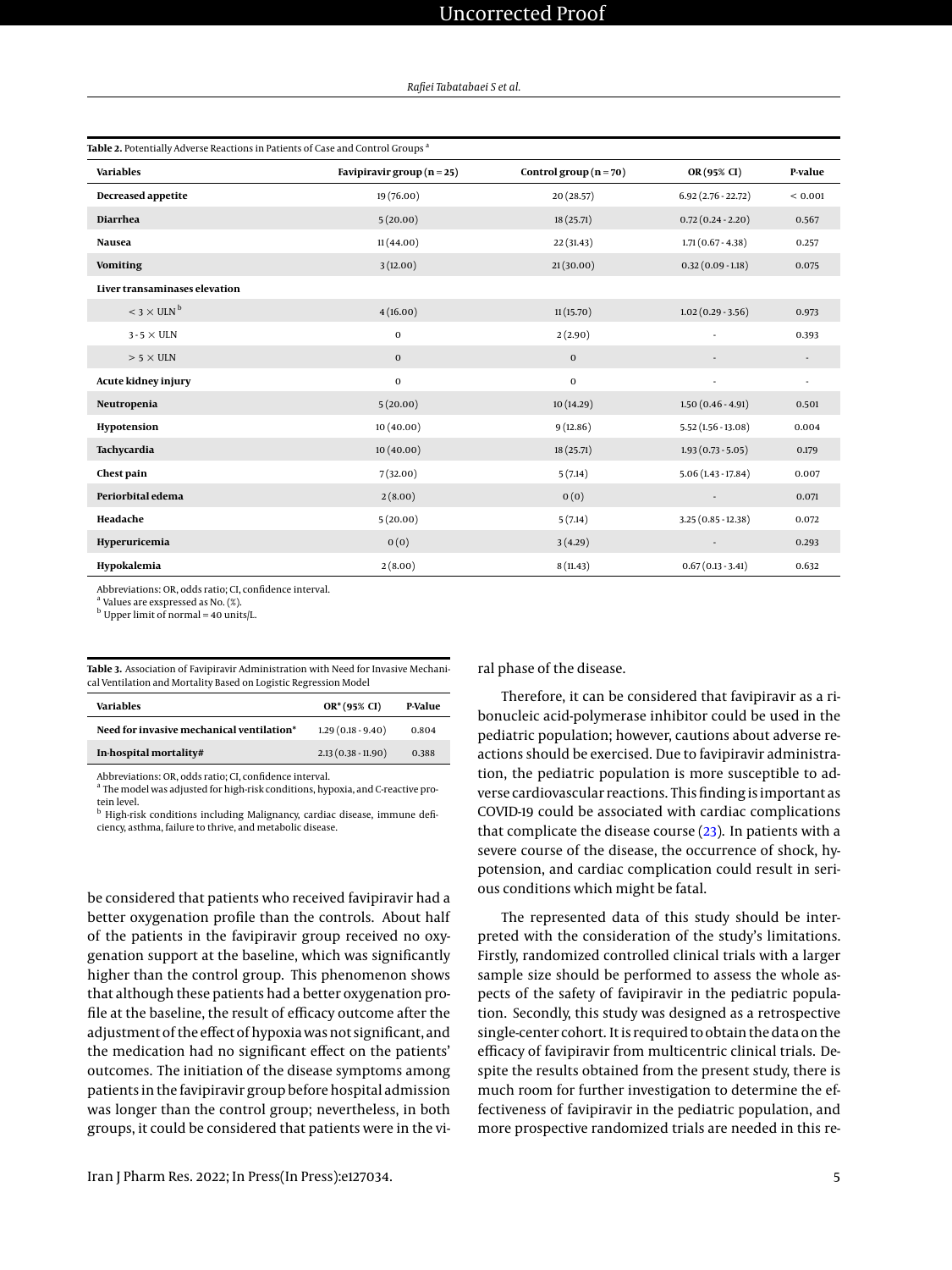gard. In addition, it might be possible to use other dosing regimens in future investigations.

#### *5.1. Conclusion*

In conclusion, the use of favipiravir in the pediatric population is associated with more cardiovascular adverse effects (i.e., hypotension and chest pain). There was no significant increase in other adverse reactions, such as bone marrow suppression, increase in liver transaminase, and electrolyte abnormality. No efficacy was observed in the administration of favipiravir in the pediatric population. The administration of favipiravir did not result in better outcomes, such as the need for mechanical ventilation, duration of hospitalization, and mortality rate.

## **Acknowledgments**

The authors would like to express their gratitude to Dr. Ahmad Reza Shamshiri for his contribution as the methodologist in this project.

### **Footnotes**

**Authors' Contribution:** SRT, conception and design of the study, acquisition of the data, and drafting of the manuscript; OM, drafting of the manuscript and analysis and interpretation of the data; AK, conception and design of the study and acquisition of the data; SA, concept and design of the study and acquisition of the data; SAF, conception and design of the study and acquisition of the data; RMG, conception and design of the study and acquisition of the data; MJ, acquisition of the data; ASM, acquisition of the data; HA, acquisition of the data and drafting of the manuscript; BM, conception and design of the study, acquisition of the data, analysis and/or interpretation of the data, and drafting of the manuscript.

**Conflict of Interests:** The authors declare no conflict of interest.

**Data Reproducibility:** It was not declared by the authors. **Ethical Approval:** The study was conducted in accordance with the Declaration of Helsinki and approved by the Board of Ethics Committee of Shahid Beheshti Univer-

sity of Medical Sciences (IR.SBMU.RICH.REC.1399.069). **Funding/Support:** It was not declared by the authors.

#### **References**

<span id="page-5-0"></span>1. World Health Organization. *WHO Coronavirus (COVID-19) Dashboard*. Geneva, Switzerland: World Health Organization; 2021, [cited 9th Sep 2021]. Available from: <https://covid19.who.int/>.

- <span id="page-5-1"></span>2. Ludvigsson JF. Systematic review of COVID-19 in children shows milder cases and a better prognosis than adults. *Acta Paediatr*. 2020;**109**(6):1088–95. doi: [10.1111/apa.15270.](http://dx.doi.org/10.1111/apa.15270) [PubMed: [32202343\]](http://www.ncbi.nlm.nih.gov/pubmed/32202343). [PubMed Central: [PMC7228328\]](https://www.ncbi.nlm.nih.gov/pmc/articles/PMC7228328).
- <span id="page-5-2"></span>3. Tagarro A, Epalza C, Santos M, Sanz-Santaeufemia FJ, Otheo E, Moraleda C, et al. Screening and Severity of Coronavirus Disease 2019 (COVID-19) in Children in Madrid, Spain. *JAMA Pediatr*. 2020. doi: [10.1001/jamapediatrics.2020.1346.](http://dx.doi.org/10.1001/jamapediatrics.2020.1346) [PubMed: [32267485\]](http://www.ncbi.nlm.nih.gov/pubmed/32267485). [PubMed Central: [PMC7142799\]](https://www.ncbi.nlm.nih.gov/pmc/articles/PMC7142799).
- 4. Sun D, Li H, Lu XX, Xiao H, Ren J, Zhang FR, et al. Clinical features of severe pediatric patients with coronavirus disease 2019 in Wuhan: a single center's observational study. *World J Pediatr*. 2020;**16**(3):251– 9. doi: [10.1007/s12519-020-00354-4.](http://dx.doi.org/10.1007/s12519-020-00354-4) [PubMed: [32193831\]](http://www.ncbi.nlm.nih.gov/pubmed/32193831). [PubMed Central: [PMC7091225\]](https://www.ncbi.nlm.nih.gov/pmc/articles/PMC7091225).
- <span id="page-5-3"></span>5. Toubiana J, Poirault C, Corsia A, Bajolle F, Fourgeaud J, Angoulvant F, et al. Kawasaki-like multisystem inflammatory syndrome in children during the covid-19 pandemic in Paris, France: prospective observational study. *BMJ*. 2020;**369**:m2094. doi: [10.1136/bmj.m2094.](http://dx.doi.org/10.1136/bmj.m2094) [PubMed: [32493739\]](http://www.ncbi.nlm.nih.gov/pubmed/32493739). [PubMed Central: [PMC7500538\]](https://www.ncbi.nlm.nih.gov/pmc/articles/PMC7500538).
- <span id="page-5-4"></span>6. Venturini E, Montagnani C, Garazzino S, Dona D, Pierantoni L, Lo Vecchio A, et al. Treatment of children with COVID-19: position paper of the Italian Society of Pediatric Infectious Disease. *Ital J Pediatr*. 2020;**46**(1):139. doi: [10.1186/s13052-020-00900-w.](http://dx.doi.org/10.1186/s13052-020-00900-w) [PubMed: [32972435\]](http://www.ncbi.nlm.nih.gov/pubmed/32972435). [PubMed Central: [PMC7512208\]](https://www.ncbi.nlm.nih.gov/pmc/articles/PMC7512208).
- <span id="page-5-5"></span>7. Vivekanandhan K, Shanmugam P, Barabadi H, Arumugam V, Daniel Raj Daniel Paul Raj D, Sivasubramanian M, et al. Emerging Therapeutic Approaches to Combat COVID-19: Present Status and Future Perspectives. *Front Mol Biosci*. 2021;**8**:604447. doi: [10.3389/fmolb.2021.604447.](http://dx.doi.org/10.3389/fmolb.2021.604447) [PubMed: [33763450\]](http://www.ncbi.nlm.nih.gov/pubmed/33763450). [PubMed Central: [PMC7983051\]](https://www.ncbi.nlm.nih.gov/pmc/articles/PMC7983051).
- <span id="page-5-6"></span>8. Frauenfelder C, Brierley J, Whittaker E, Perucca G, Bamford A. Infant With SARS-CoV-2 Infection Causing Severe Lung Disease Treated With Remdesivir. *Pediatrics*. 2020;**146**(3). doi: [10.1542/peds.2020-1701.](http://dx.doi.org/10.1542/peds.2020-1701) [PubMed: [32554811\]](http://www.ncbi.nlm.nih.gov/pubmed/32554811).
- <span id="page-5-7"></span>9. Zyryanov SK, Butranova OI, Gaidai DS, Kryshen KL. [Pharmacotherapy for acute respiratory infections caused by influenza viruses: current possibilities]. *Ter Arkh*. 2021;**93**(1):114–24. doi: [10.26442/00403660.2021.01.200551.](http://dx.doi.org/10.26442/00403660.2021.01.200551) [PubMed: [33720636\]](http://www.ncbi.nlm.nih.gov/pubmed/33720636).
- <span id="page-5-8"></span>10. Guedj J, Piorkowski G, Jacquot F, Madelain V, Nguyen THT, Rodallec A, et al. Antiviral efficacy of favipiravir against Ebola virus: A translational study in cynomolgus macaques. *PLoS Med*. 2018;**15**(3). e1002535. doi: [10.1371/journal.pmed.1002535.](http://dx.doi.org/10.1371/journal.pmed.1002535) [PubMed: [29584730\]](http://www.ncbi.nlm.nih.gov/pubmed/29584730). [PubMed Central: [PMC5870946\]](https://www.ncbi.nlm.nih.gov/pmc/articles/PMC5870946).
- <span id="page-5-9"></span>11. Dong L, Hu S, Gao J. Discovering drugs to treat coronavirus disease 2019 (COVID-19). *Drug Discov Ther*. 2020;**14**(1):58–60. doi: [10.5582/ddt.2020.01012.](http://dx.doi.org/10.5582/ddt.2020.01012) [PubMed: [32147628\]](http://www.ncbi.nlm.nih.gov/pubmed/32147628).
- <span id="page-5-10"></span>12. Kaur RJ, Charan J, Dutta S, Sharma P, Bhardwaj P, Sharma P, et al. Favipiravir Use in COVID-19: Analysis of Suspected Adverse Drug Events Reported in theWHODatabase.*Infect Drug Resist*. 2020;**13**:4427– 38. doi: [10.2147/IDR.S287934.](http://dx.doi.org/10.2147/IDR.S287934) [PubMed: [33364790\]](http://www.ncbi.nlm.nih.gov/pubmed/33364790). [PubMed Central: [PMC7751706\]](https://www.ncbi.nlm.nih.gov/pmc/articles/PMC7751706).
- <span id="page-5-11"></span>13. Ozsurekci Y, Oygar PD, Gurlevik SL, Kesici S, Ozen S, Kurt Sukur ED, et al. Favipiravir use in children with COVID-19 and acute kidney injury: is it safe? *Pediatr Nephrol*. 2021;**36**(11):3771–6. doi: [10.1007/s00467-021-](http://dx.doi.org/10.1007/s00467-021-05111-x) [05111-x.](http://dx.doi.org/10.1007/s00467-021-05111-x) [PubMed: [34021797\]](http://www.ncbi.nlm.nih.gov/pubmed/34021797). [PubMed Central: [PMC8140325\]](https://www.ncbi.nlm.nih.gov/pmc/articles/PMC8140325).
- <span id="page-5-12"></span>14. Moolasart V, Wongsawat J, Phokhom P, Thienthong V. Favipiravirbased regimen for coronavirus disease 2019 pneumonia for a 47-day-old male newborn. *SAGE Open Med Case Rep*. 2020;**8**:2050313X20964046. doi: [10.1177/2050313X20964046.](http://dx.doi.org/10.1177/2050313X20964046) [PubMed: [33117539\]](http://www.ncbi.nlm.nih.gov/pubmed/33117539). [PubMed Central: [PMC7570769\]](https://www.ncbi.nlm.nih.gov/pmc/articles/PMC7570769).
- <span id="page-5-13"></span>15. Karimi A, Rafiei Tabatabaei S, Rajabnejad M, Pourmoghaddas Z, Rahimi H, Armin S, et al. An Algorithmic Approach to Diagnosis and Treatment of Coronavirus Disease 2019 (COVID-19) in Children: Iranian Expert's Consensus Statement. *Arch Pediatr Infect Dis*. 2020;**8**(2). doi: [10.5812/pedinfect.102400.](http://dx.doi.org/10.5812/pedinfect.102400)